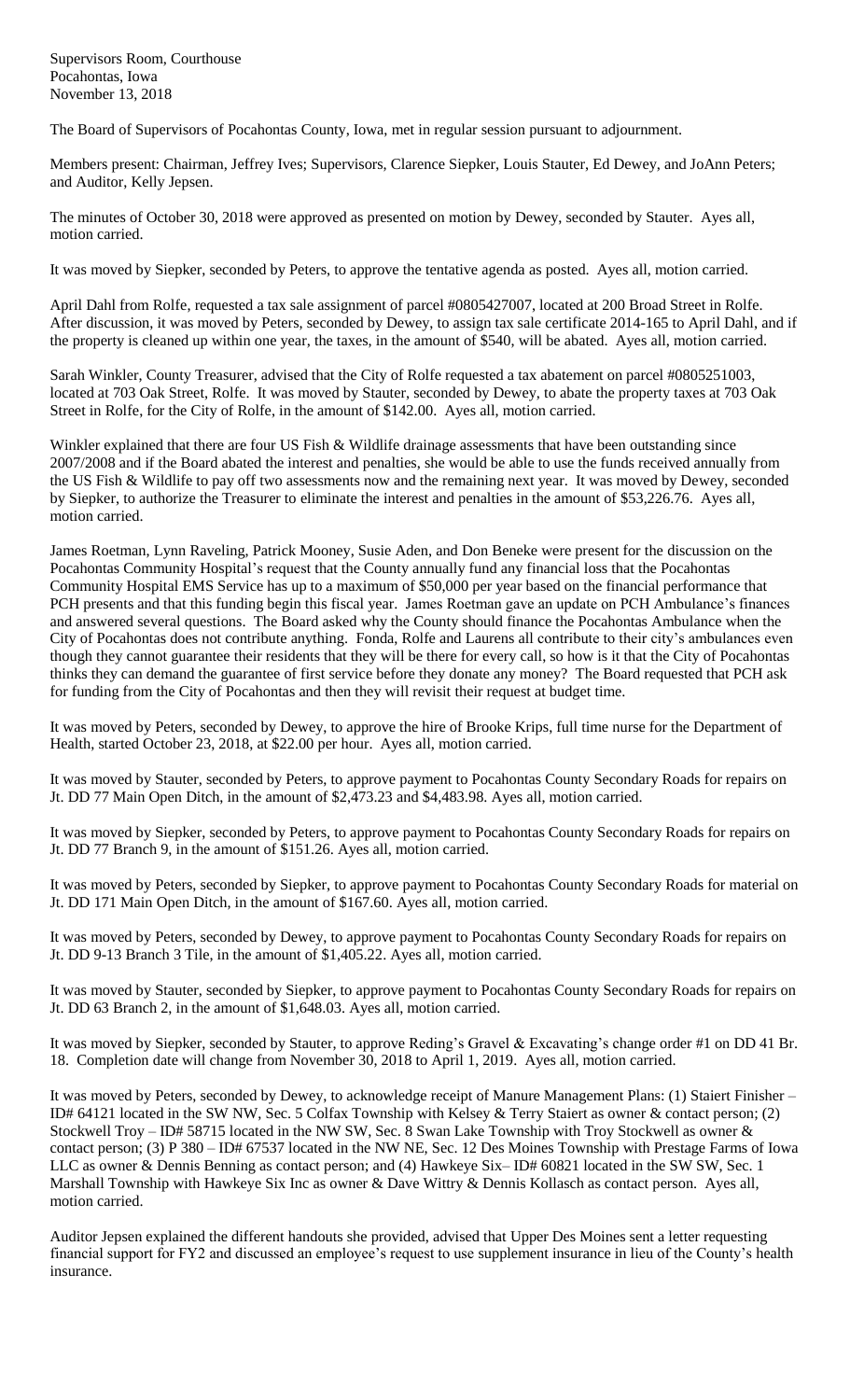The Board held a conference call with Palo Alto County on November 13<sup>th</sup>, 2018, at 11.05 a.m. Present: Ron Graettinger, Chair; Craig Merrill, Roger Faulstick, Linus Solberg, Keith Wirtz; and Carmen Moser, Auditor. Pocahontas County Board: Jeff Ives, Chair, Clarence Siepker, JoAnn Peters, Louis Stauter, Ed Dewey; and Kelly Jepsen, Auditor.

Motion by Craig Merrill, seconded by Jeff Ives to appoint Ron Graettinger as Chair and Carmen Moser as Secretary for the Joint conference call. Motion Carried.

Motion by Jeff Ives, seconded by Keith Wirtz to appoint Don Etler with Bolton & Menk, Inc. as engineer to investigate and prepare a report for Joint Drainage District No. 63 Branch Main tile. Motion Carried.

Motion by Louis Stauter, seconded by Roger Faulstick to adjourn the joint conference call for Joint Drainage District No. 63 Branch Main Tile. Motion Carried.

| The following claims were audited and allowed: |                                           |                   |                              |
|------------------------------------------------|-------------------------------------------|-------------------|------------------------------|
| A & M Laundry                                  | Supplies                                  | 66.86             | 1                            |
| Henry Adkins                                   | Election supp                             | 45.26             | $\mathbf{1}$                 |
| Adv Systems                                    | Copier Ex                                 | 139.36            | $\mathbf{1}$<br>2            |
| Adv Systems<br>Alliant Energy                  | Copier Exp<br>Utilities                   | 385.10<br>290.90  | $\mathbf{1}$                 |
| C Archer                                       | Con Board Mil/Emp Ex                      | 40.00             | 1                            |
| Arnold Motor                                   | Parts                                     | 311.43            | 1                            |
| Bargen Inc                                     | Road Work                                 | 266238.77         | 1                            |
| Baum Hydraulics                                | Supplies                                  | 110.84            | 1                            |
| D Beneke                                       | Legal Services                            | 60.00             | 1                            |
| B H Energy                                     | gas/Pocahontas blgs                       | 149.34            | 1                            |
| BV Co Journal                                  | BOS Minutes                               | 408.63            | $\mathbf{1}$                 |
| BV Co Journal                                  | Election Notice, Sample Ba                | 424.86            | $\mathbf{1}$                 |
| Cal Co ECA                                     | Utilities                                 | 10.50             | $\mathbf{1}$                 |
| Calhoun-Burns<br>Canon Financial Services, Inc | Bridge Rate/Inspect<br>Copier Exp         | 6945.43<br>87.95  | 1<br>3                       |
| CID                                            | glass cleaner/wipes                       | 149.50            | $\mathbf{1}$                 |
| CID                                            | Custodial Supp                            | 99.45             | $\mathbf{1}$                 |
| Century Link                                   | Phone                                     | 23.78             | $\mathbf{1}$                 |
| Century Link                                   | Phone 712-233-0020-241                    | 317.61            | $\mathbf{1}$                 |
| CJ Cooper & Asso                               | Annual Fee                                | 105.00            | $\mathbf{1}$                 |
| Clay Co Sheriff                                | Services                                  | 43.00             | $\mathbf{1}$                 |
| Community Lumber Supply                        | Lumber, screws                            | 451.30            | 1                            |
| J Conlin                                       | Binders                                   | 207.32            | $\mathbf{1}$                 |
| Counsel                                        | Copier Exp                                | 46.64             | 2                            |
| Counsel<br>0 Cressler                          | Ricoh copier MPC3004EX                    | 4700.00           | $\mathbf{1}$<br>1            |
| 0 Cressler                                     | Fall school expense<br>Mileage, meal      | 571.24<br>55.22   | 1                            |
| 0 Cressler                                     | Veterans' apprec supplies                 | 87.62             | 1                            |
| D Croghan, CPA                                 | Services                                  | 2750.00           | 1                            |
| Diamond Mowers Inc.                            | forestry teeth                            | 1052.91           | 1                            |
| Dixon Ins                                      | Ins/Bond Ser                              | 1420.00           | 1                            |
| Dollar Gen                                     | Jail supplies                             | 33.50             | 1                            |
| Doolittle Oil                                  | Supplies                                  | 450.45            | $\mathbf{1}$                 |
| R Enockson                                     | Meals                                     | 7.27              | $\mathbf{1}$                 |
| Farm & Home                                    | bags/tank lever                           | 39.56             | $\mathbf{1}$                 |
| Farm & Home                                    | bulbs                                     | 5.78              | $\mathbf{1}$<br>$\mathbf{1}$ |
| Farm & Home<br>Farm & Home                     | <b>Batteries</b><br>Shelf Screws          | 11.78<br>.64      | $\mathbf{1}$                 |
| Farm & Home                                    | Supplies                                  | 208.78            | $\mathbf{1}$                 |
| Farm & Home                                    | 5 buckles/JW                              | 44.99             | $\mathbf{1}$                 |
| D Ferguson                                     | Mileage                                   | 468.65            | $\mathbf{1}$                 |
| City-Fonda                                     | Utilities                                 | 136.35            | $\mathbf{1}$                 |
| Force America                                  | Parts                                     | 502.40            | 1                            |
| Gilmore City                                   | Utilities                                 | 117.63            | $\mathbf{1}$                 |
| S Henderson                                    | Postage                                   | 3.50              | $\mathbf{1}$                 |
| K Hoffman                                      | Mileage                                   | 18.53             | $\mathbf{1}$                 |
| Holiday Inn<br>Homeward Inc                    | Lodging                                   | 135.68<br>5000.00 | $\mathbf{1}$<br>1            |
| J Robert Hopson                                | Housing trust fund<br>Services            | 600.00            | $\mathbf{1}$                 |
| Hannah G Hubbell                               | Mileage                                   | 34.93             | $\mathbf{1}$                 |
| Hudson Law                                     | Legal Ser                                 | 60.00             | $\mathbf{1}$                 |
| IA DOT                                         | Services                                  | 8452.70           | $\mathbf{1}$                 |
| IDNR Water Supply                              | Well Permits                              | 150.00            | $\mathbf{1}$                 |
| IDDA                                           | IDDA conference/GA                        | 55.00             | $\mathbf{1}$                 |
| IA Prison Ind                                  | Signs                                     | 1327.50           | $\mathbf{1}$                 |
| ILEA                                           | Training<br>Worker Comp                   | 200.00<br>5780.00 | $\mathbf{1}$<br>$\mathbf{1}$ |
| IMWCA<br>ISACA                                 | Training                                  | 150.00            | $\mathbf{1}$                 |
| Jacks OK Tire                                  | Tires/Parts                               | 1329.18           | $\mathbf{1}$                 |
| K Jepsen                                       | Expenses                                  | 348.87            | $\mathbf{1}$                 |
| R Jergens                                      | Mileage                                   | 250.00            | $\mathbf{1}$                 |
| R Jergens                                      | Mileage & meal                            | 557.33            | $\mathbf{1}$                 |
| R Jergens                                      | Phone                                     | 78.20             | $\mathbf{1}$                 |
| Johnston Auto                                  | Supplies                                  | 114.95            | $\mathbf{1}$                 |
| M Klocke                                       | Mileage                                   | 20.71             | $\mathbf{1}$                 |
| L-Tron Corporation                             | Computer Equip                            | 2201.87           | $\mathbf{1}$                 |
| L-Tron Corporation<br>M Latimer                | Computers                                 | 3518.40           | $\mathbf{1}$<br>$\mathbf{1}$ |
| House of Print                                 | Jail School Expenses<br>Printing services | 148.49<br>643.75  | $\mathbf{1}$                 |
| Laurens Municipal                              | E911 Trunks                               | 1286.52           | $\mathbf{1}$                 |
| Laurens Municipal                              | Utilities/Laurens                         | 199.62            | $\mathbf{1}$                 |
| Laurens Sun                                    | BOS Minutes                               | 595.23            | $\mathbf{1}$                 |
| Laurens Sun                                    | Election Notice, Sample Ba                | 613.58            | $\mathbf{1}$                 |
| RELX INC DBA LexisNexis                        | Legal Software                            | 101.97            | $\mathbf{1}$                 |
| D Long                                         | Services                                  | 50.00             | $\mathbf{1}$                 |
| Machine Shop                                   | cutoff wheel                              | 172.50            | $\mathbf{1}$                 |
| Machine Shop                                   | hyd. fitt/tubing/bush stk                 | 1238.64           | $\mathbf{1}$                 |
| Machine Shop<br>Machine Shop                   | welding supplies<br>Rebar                 | 503.76<br>66.42   | $\mathbf{1}$<br>$\mathbf{1}$ |
| Martin Marietta                                | entrances                                 | 777.72            | $\mathbf{1}$                 |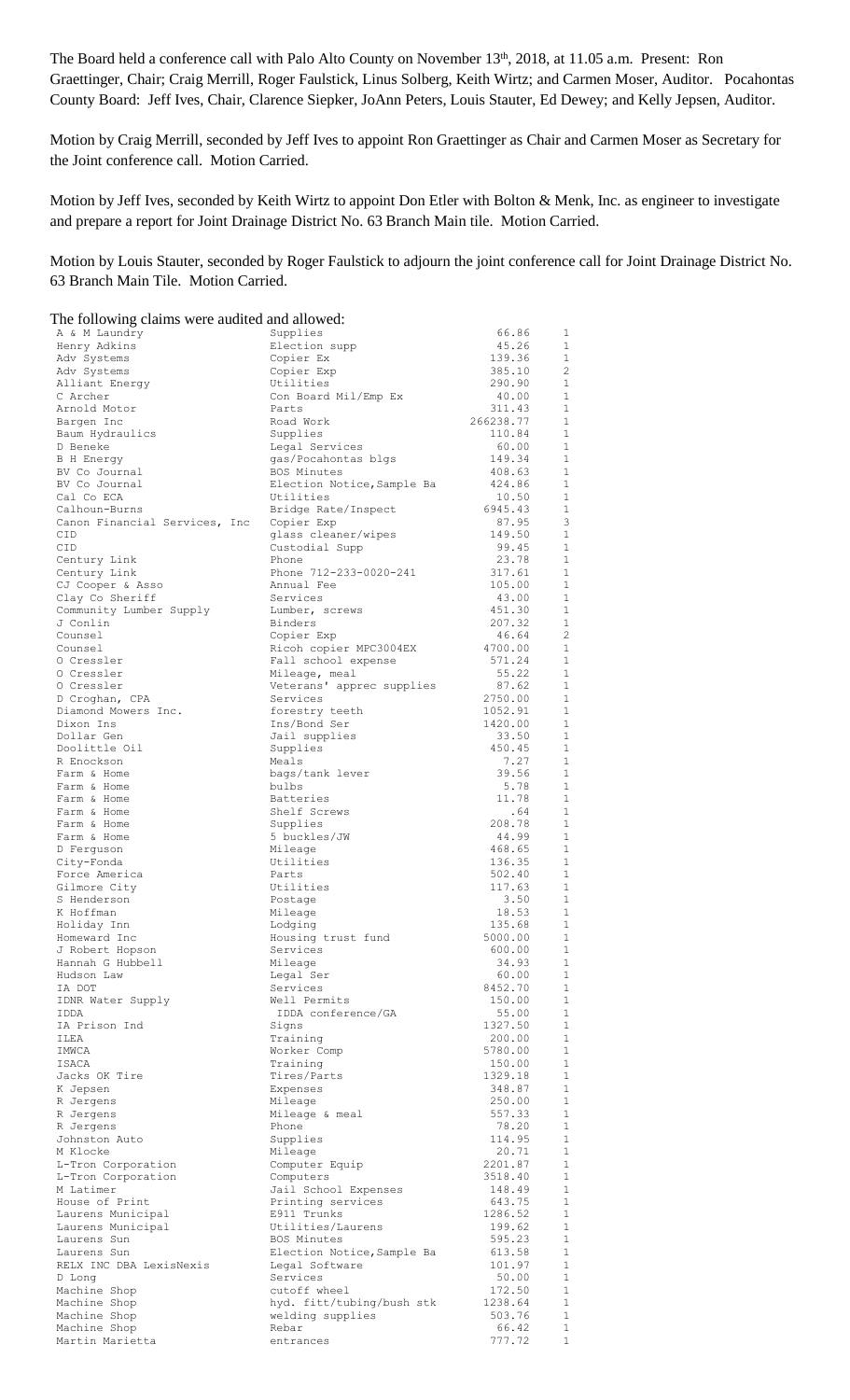| Martin Marietta                        | rd stone                              | 10007.93         | 1                            |
|----------------------------------------|---------------------------------------|------------------|------------------------------|
| Martin Marietta                        | stk pile/rdstone                      | 124916.80        | 1                            |
| Martin Marietta                        | Road Aggregate                        | 259.22           | 1                            |
| Kevin C Martin                         | Fuel Reimb                            | 40.11            | 1                            |
| McKesson Medical                       | Medical Supplies                      | 204.47           | 1                            |
| McKesson Medical                       | Vaccine                               | 1107.72          | 2                            |
| Mediacom                               | Internet                              | 216.90           | $\mathbf{1}$                 |
| Jeffrey A Mefferd Jr                   | Mileage                               | 31.61            | $\mathbf{1}$                 |
| K Metzger                              | Mileage                               | 541.46           | 1<br>$\mathbf{1}$            |
| MidAmeri Energy                        | rural Manson int. Its                 | 28.87            |                              |
| MidAmeri Energy                        | GC/elec<br>Palmer/int lts             | 18.29<br>65.11   | 1<br>1                       |
| MidAmeri Energy<br>MidAmeri Energy     | Varina/elec.                          | 22.61            | 1                            |
| Midwest Wheel                          | Supplies                              | 702.32           | 1                            |
| Murphy Tractor                         | Parts                                 | 2038.12          | 1                            |
| Napa                                   | supplies                              | 65.20            | $\mathbf{1}$                 |
| Next Gen Tech                          | DP Maint                              | 166.50           | 1                            |
| Karen L Norine                         | Mileage                               | 14.17            | 1                            |
| N Lake Truck                           | oil cap                               | 24.74            | 1                            |
| NW Comm                                | Phone & internet                      | 72.33            | 1                            |
| NW Comm                                | Telecommunications                    | 2150.40          | $\mathbf{1}$                 |
| NW Comm                                | Web Hosting                           | 252.50           | 2                            |
| NW IA Youth Emerg                      | Shelter Ser                           | 8058.50          | 3                            |
| R Nystrom                              | Mileage                               | 10.90            | $\mathbf{1}$                 |
| Office Elements                        | Copier Exp                            | 42.42            | 1                            |
| Office Elements                        | Health Supplies                       | 121.14           | 1                            |
| Office Elements                        | Index Tabs                            | 4.50             | 1                            |
| Office Elements                        | Labels                                | 30.28            | 1                            |
| Office Elements                        | Offc & Custodial Supp                 | 332.26           | $\mathbf{1}$                 |
| Office Elements                        | Offc Supp                             | 51.31            | $\mathbf{1}$                 |
| Office Elements                        | Office supplies                       | 1004.84          | 1                            |
| Office Elements                        | Table                                 | 673.96           | 1                            |
| Optum 360                              | Manuals                               | 125.90           | 1                            |
| Owen/King                              | Oct SIR                               | 302.85           | $\mathbf{1}$                 |
| City-Palmer                            | utilities/Palmer                      | 91.25            | 1<br>$\mathbf{1}$            |
| J Paulsen                              | Jail School Exp                       | 318.30           | 1                            |
| Pitney Bowes<br>Po Co Pub Health       | Postage meter rent 6/30-9<br>Services | 152.04<br>75.00  | 1                            |
| Po Co Sec Rd                           | Fuel                                  | 130.92           | 1                            |
| Po Co Sec Rd                           | Vehicle Fuel                          | 855.02           | 1                            |
| Po Co Solid Waste                      | Garbage                               | 16.00            | 1                            |
| Po Co Solid Waste                      | Rural Waste                           | 9945.06          | 1                            |
| Poca COC                               | Annual Dinner Ticket                  | 30.00            | 1                            |
| City-Pocahontas                        | utilities/quonset Poc.                | 16.14            | 1                            |
| City-Pocahontas                        | utilities/Pocahontas shop             | 465.61           | 1                            |
| City-Pocahontas                        | Utilities                             | 2888.23          | -7                           |
|                                        |                                       |                  |                              |
| Poca Fiber                             | Telecommunications                    | 1433.01          | 17                           |
| Poca Ford                              | Tires                                 | 170.00           | 1                            |
| Prinsco Inc                            | Supplies                              | 1778.00          | 1                            |
| Pro Co-Op                              | diesel/bulk/cardtrol                  | 24185.16         | $\mathbf{1}$                 |
| Pro Co-Op                              | gas/bulk                              | 2933.94          | 1                            |
| Quality Inn Starlite Village           | lodging/conf/JM                       | 208.32           | $\mathbf{1}$                 |
| RAM Systems                            | Software maint                        | 545.00           | $\mathbf{1}$                 |
| RDG Planning & Design                  | Housing study                         | 8610.00          | $\mathbf{1}$                 |
| Record Dem                             | Ads-flu clinics                       | 330.76           | $\mathbf{1}$                 |
| Record Dem                             | Advertising                           | 1270.25          | $\mathbf{1}$                 |
| Record Dem                             | Letterhead, envelopes                 | 249.03           | $\mathbf{1}$                 |
| Record Dem                             | Minutes, Notices                      | 1258.74          | $\mathbf{1}$                 |
| Rees Truck                             | Parts                                 | 208860.74        | 2                            |
| Rehab Systems                          | Services                              | 275.00           | 1                            |
| Reserve Acct                           | Postage                               | 28.05            | $\mathbf{1}$                 |
| S Richardson                           | Expense Reimb                         | 15.00            | $\mathbf{1}$                 |
| S Richardson                           | Mileage, expenses                     | 90.44            | $\mathbf{1}$                 |
| City-Rolfe                             | Utilities                             | 136.17           | 1                            |
| Genesis                                | Services                              | 85.18            | $\mathbf{1}$                 |
| Seiler App                             | Parts<br>Services                     | 160.00<br>98.20  | $\mathbf{1}$<br>$\mathbf{1}$ |
| Seiler App<br>R Sennert                | Training Exp Reimb                    | 95.65            | $\mathbf{1}$                 |
|                                        |                                       | 554.06           | $\mathbf{1}$                 |
| Share Corp<br>Solutions                | graphite/di-lube<br>DP Services       | 67.95            | 2                            |
| Solutions                              | Software                              | 2914.36          | $\mathbf{1}$                 |
| Sports Rehab                           | Services                              | 632.81           | $\mathbf{1}$                 |
| D Stall                                | Mileage                               | 943.29           | 1                            |
| Staples                                | Supplies                              | 148.20           | 1                            |
| Star Leasing                           | Copier Exp                            | 104.70           | $\mathbf{1}$                 |
| M Parrott                              | Offc Supp                             | 366.58           | $\mathbf{1}$                 |
| Ten Pt Const                           | Services                              | 683898.84        | 1                            |
| M Thomas                               | Supplies                              | 304.80           | $\mathbf{1}$                 |
| Thrifty White                          | Medical Supplies                      | 494.97           | 1                            |
| Gretchen Tiedeman                      | Expenses                              | 461.18           | 1                            |
| USPS                                   | Postage                               | 542.00           | 2                            |
| USPS                                   | Stamps                                | 71.00            | $\mathbf{1}$                 |
| Verizon                                | Telecommunications                    | 680.73           | 2                            |
| Verizon                                | Telephone                             | 40.01            | $\mathbf{1}$                 |
| Von Bokern Assoc<br>Dennis Vonnahme DC | Services                              | 1162.50          | $\mathbf{1}$<br>$\mathbf{1}$ |
|                                        | Services                              | 126.00           | $\mathbf{1}$                 |
| Kathy Wasko-Merideth<br>Windstream     | Well plug<br>Telecommunications       | 500.00<br>134.46 | 1                            |
| Woods                                  |                                       | 184.55           | 2                            |
| Woods                                  | Postage<br>Supplies                   | 7.95             | $\mathbf{1}$                 |
| Youth Shelter NCI                      | Shelter Services                      | 1399.50          | 1                            |
| Ziegler                                | Supplies                              | 1267.33          | $\mathbf{1}$                 |
| Grand Total                            |                                       | 1445123.37       |                              |

Jack Moellering, County Engineer, advised that the final voucher for N-65 would have to be tabled again as it has not been returned by the contract. Moellering and Supervisor Stauter advised of a problem with trucks not complying with the weight limit posted on the bridge southwest of Fonda. Iowa Select has been contacted and warned that this type of offence would not be tolerated.